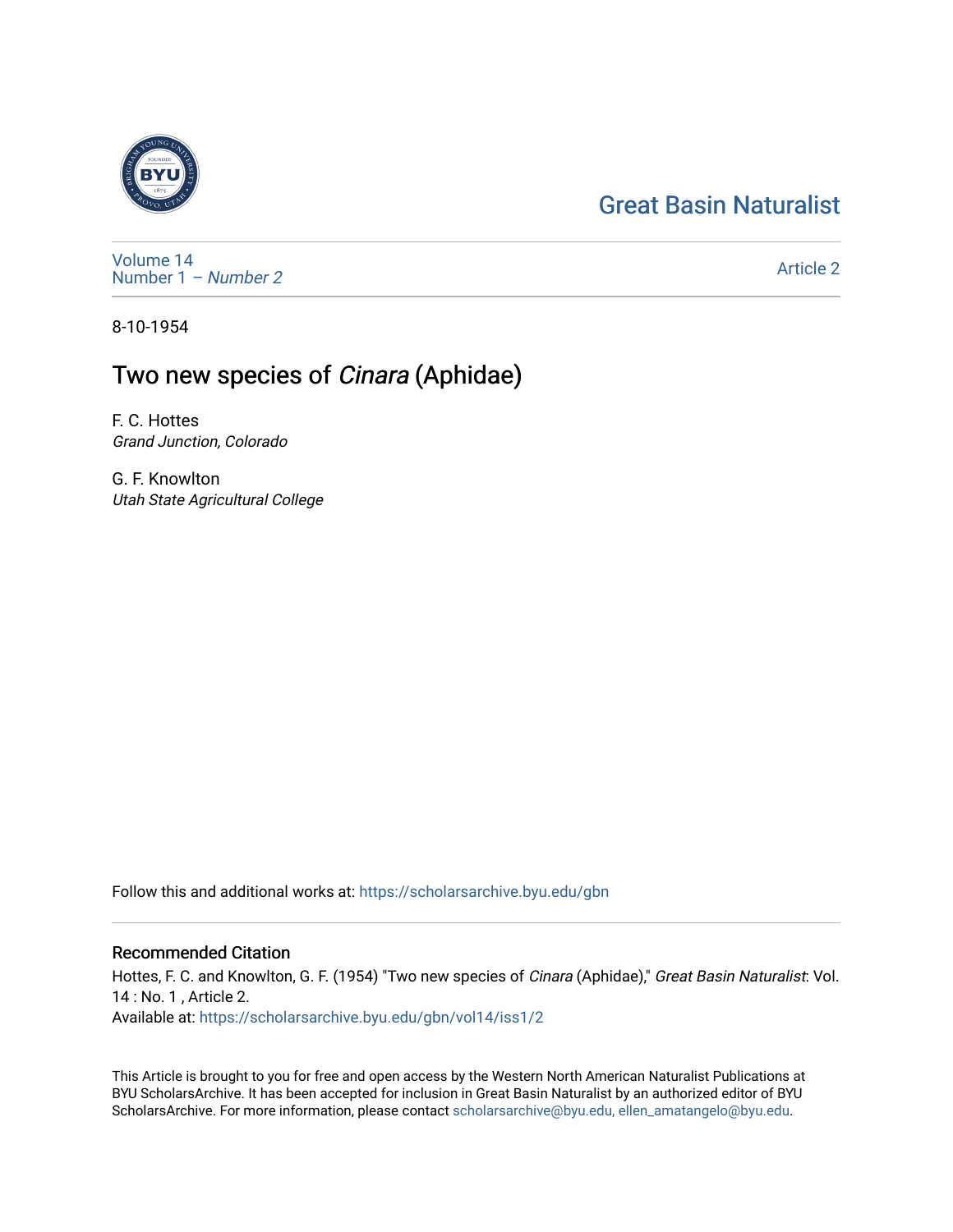## TWO NEW SPECIES OF CINARA (Aphidae).

F. C. HOTTES Grand Junction, Colorado G. F. KNOWLTON Utah State Agricultural College Logan, Utah

CINARA MINUTA Hottes and Knowlton, n. sp.

Apterous oviparous female.

Length from vertex to end of anal plate varying from 2.28-2.36 mm. Color notes from life not available. Color in life perhaps rather pale. Femora pale with apical portions darker. Tibiae with knees dusky, apical region the same, region in between pale. Antennae pale dusky with segments five and six almost uniform in color. Mesosternal tubercle absent. Ocular tubercles very small. Antennal segments with the following lengths: III .35-. 37mm., IV .15, V .19, VI .12  $+$  .04mm. Secondary sensoria distributed as follows: III 0-1, IV 0, V 1. Antennal hair sparce, rather upstanding, set at an angle of about sixty degrees, or more. Antennal hair less than two times width of segment in length. Rostrum long, reaching to ventral plate. Hind tibiae 1.35mm. in length. Sensoria on hind tibiae very faint, difficult to see, perhaps rather atipic, distributed through-out length of tibiae. Tibial hair fairly numerous, upstanding, more numerous on inner margin than on outer. All tibial hairs shorter than width of segment. Cornicles .21mm. across base, with numerous long fine hairs, similar to those on dorsum of abdomen, and about .07mm. in length. Transverse pigmented spot apparently absent. Cauda very small and narrow.

DATA: Alpine Fir, Abies lasiocarpa. Richards Canyon, Utah. Sept 4, 1938. Nye, collector. Holotype oviparous female, deposited in the United States National Museum. This species differs greatly from other species taken on Fir. Its small size, dark cornicles, and short hairs, separate this species at once from most species taken on this host, its larger cornicles and the presence of hairs on the cornicles separate it from C. pacifica (Wilson) which has the hairs somewhat similar.

CINARA ENIGMA Hottes and Knowlton, n. sp.

Apterous viviparous female.

Length from the vertex to end of anal plate varying from 2.78- 3.43mm. Described from cleared specimens. Color notes from life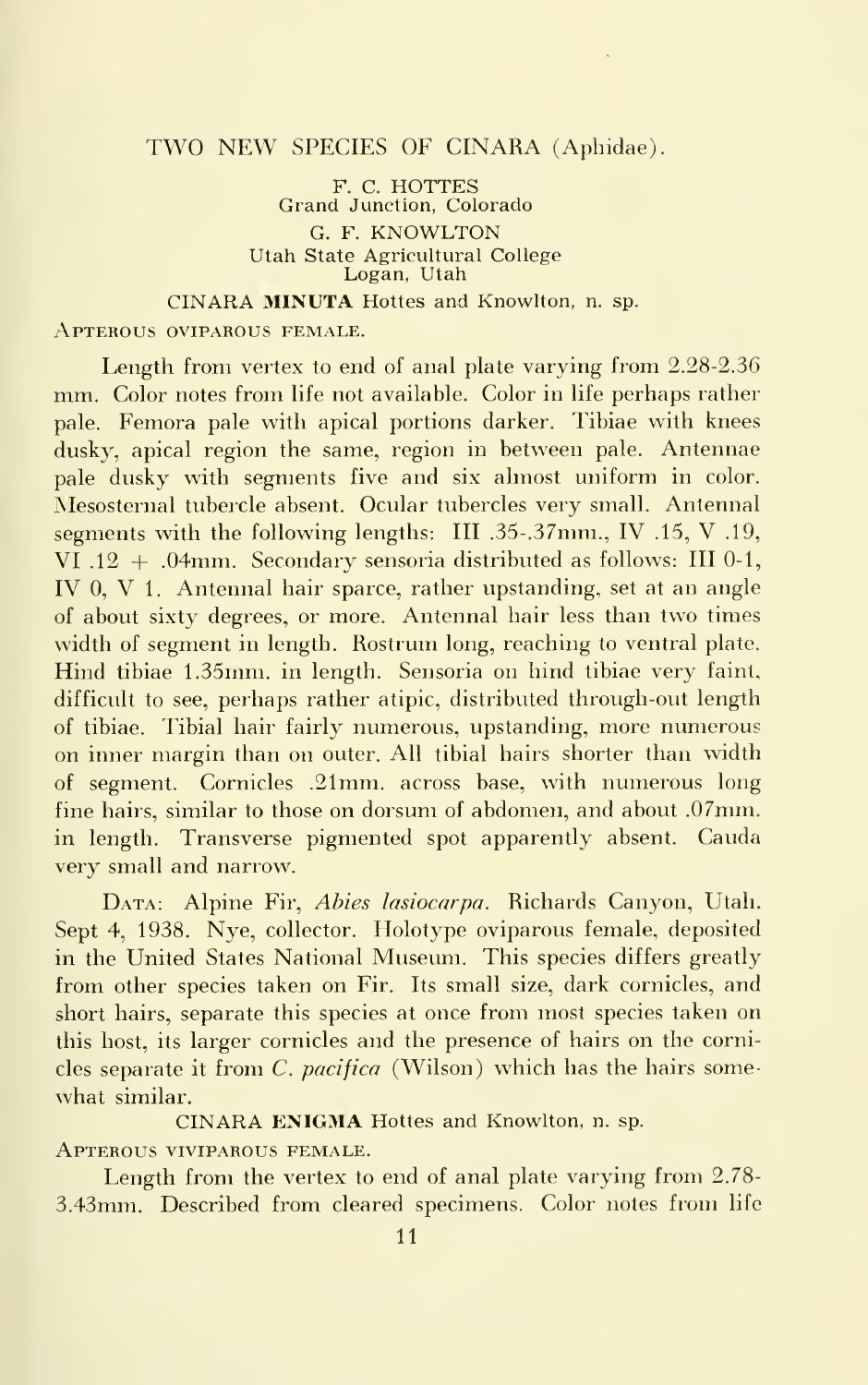not available. Head and thorax dark dusky brown. Dorsum of meso and metathorax with pigmented areas, arranged more or less in two rows. Antennal segments one and two concolorus with head, third segment light dusky with apical portion of segment darker, segments four, five and six almost uniform dusky. Femora dusky with apical regions darker. Tibiae with knees dark, followed by a pale area, which is in turn followed by a dark area which extends for about half the length of the tibiae. Tarsi dusky. Spiracles with large pigmented areas. Cornicles with base very irregular, sometimes with one or more clear areas, dark brown in color. Cauda and anal plate dusky. Anterior to the transverse pigmented area there are several small pigmented areas.

Head with transverse suture rather pale, provided with a moderate number of hairs. Antennal segments with the following lengths: HI .43-.45mm., IV .13-.15mm., V .14-.17mm., VI .11 + .02mm. The unguis is sometimes shorter than the length indicated. Primary



Cinara enigma n.sp.

sensoria present on segments three, four, five and six. Secondary sensoria distributed as follows: III 0-1, IV 0-1, as <sup>a</sup> rule one, V 1. Marginal sensora on VI small almost all rim, rather far removed